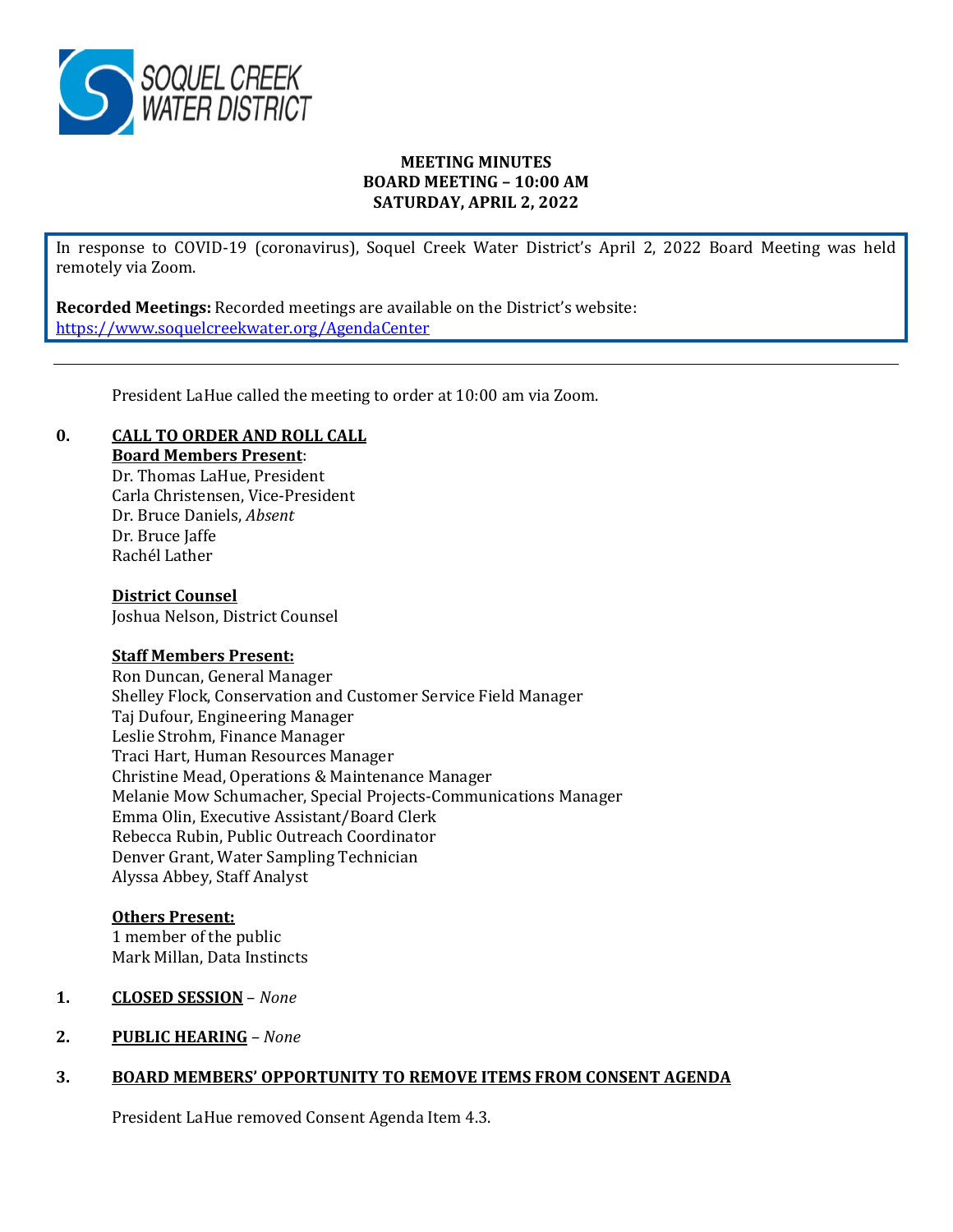## **4. CONSENT AGENDA**

MOTION: Director Jaffe; Second: Vice-President Christensen; To approve Consent Agenda Item 4.2. Motion passed by unanimous roll call vote. Director Daniels absent.

- 4.1 Approval of Minutes *None*
- 4.2 Extend Resolution 21-21 and Re-Authorize Virtual Public Meetings in Accordance with AB 361 *Action: Approved*

## 4.3 District's '*What's On Tap'* January –April 2022 Newsletter – Volume 24, No. 1 *Action: Removed from Consent; Discussed; Board Direction Provided*

President LaHue stated that he has no major comments, but he provided the following edits/suggestions:

- We Have Embarked on Our Strategic Plan Update!: Include the District's existing mission statement in article and emphasize the importance of continuous improvement.
- Did You Know We Are a Not-For-Profit?: Consider modifying the duplicative language within Administrative Services.
- Pure Water Soquel Construction Update: Add language regarding federal and state funding for project; move the blue information box to the beginning of the section.
- Capital Improvement Projects (CIP) Update: Simplify/clarify this section.
- Have you Signed up for WaterSmart Yet?: Remove "just" from the first sentence.

## **5. ORAL AND WRITTEN COMMUNICATIONS** *(items not on the Agenda)*

Written communications addressed to the Board are available on the District's website: <https://www.soquelcreekwater.org/AgendaCenter>

Vice-President Christensen shared that City of Santa Cruz Water Director, Rosemary Menard, wrote a Letter to the Editor, titled "Santa Cruz water use already at rationed level," which was published in the Santa Cruz Sentinel on March 30, 2022.

## **6. REPORTS –** *None*

# **7. ADMINISTRATIVE BUSINESS**

7.1 Board Workshop – Strategic Plan Update

Mr. Duncan stated that purpose of this Board Workshop is to review and modify (if appropriate), the District's existing Mission Statement, Values, and Primary Organizational Goals. The Board Workshop included: an introduction, public comment, two informational presentations, and Board discussion.

One public comment was heard.

Mr. Duncan presented the environmental scan.

Mr. Duncan, Ms. Olin, and Ms. Hart presented the external and internal input.